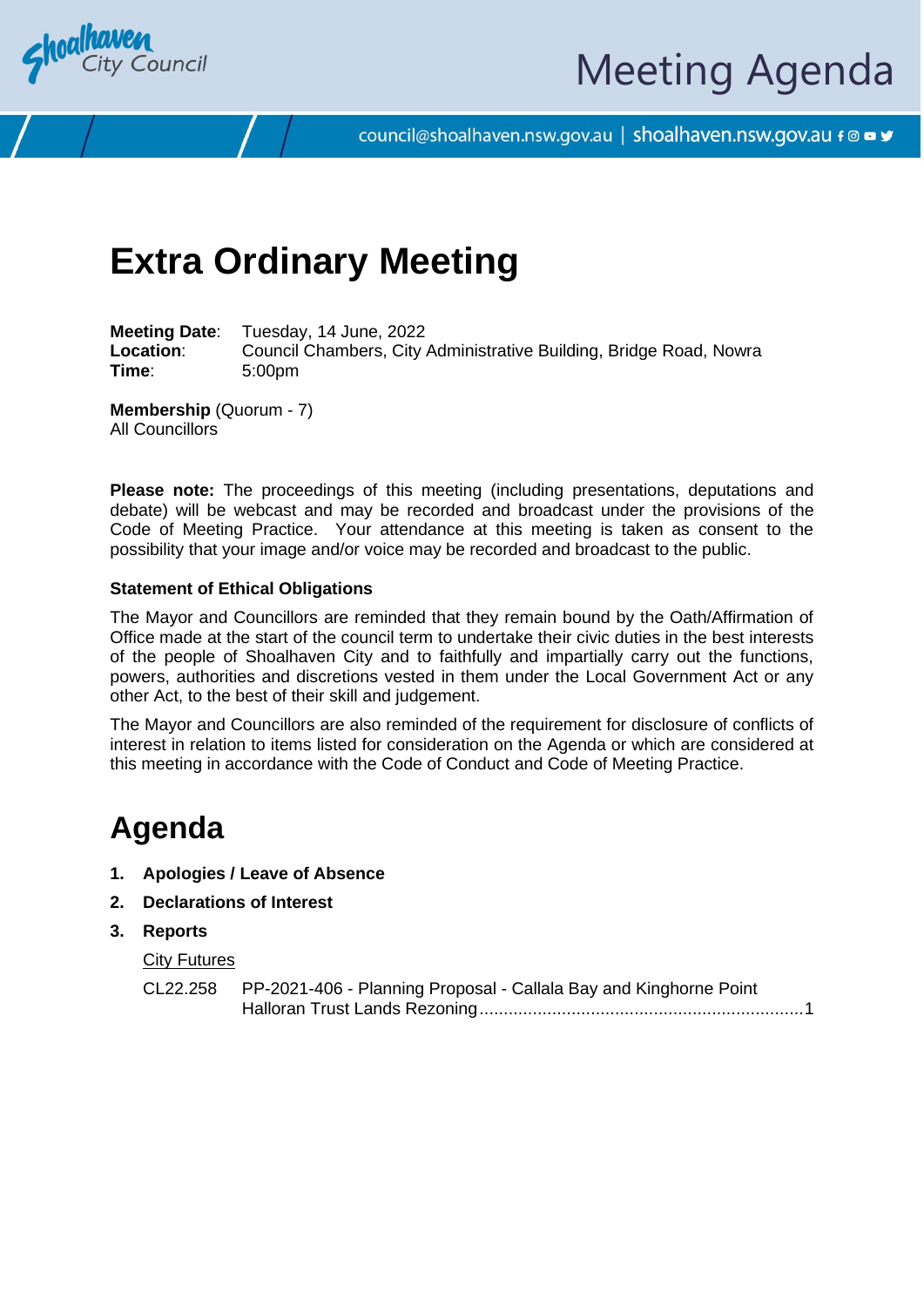### <span id="page-1-0"></span>**CL22.258 PP-2021-406 - Planning Proposal - Callala Bay and Kinghorne Point Halloran Trust Lands Rezoning**

**HPERM Ref:** D22/243875

**Approver:** Carey McIntyre, Director - City Futures

#### **Reason for Report**

The reason for this report is to allow Council to consider a Notice of Motion that was originally deferred by the Council at the Ordinary Meeting of 6 June 2022.

#### **Recommendation**

That Council determine its position on the deferred Notice of Motion presented to Council at the Ordinary meeting 6 June 2022.

#### **Background**

Council was presented with the following Notice of Motion on 6 June 2022:

*That Council*

- *1. Acknowledges the community concern about this Planning Proposal regarding the loss of threatened species, the risks due to bushfires and that clearing forest does not help mitigate or manage climate change*
- *2. Recognise and take steps to help protect the biodiversity value of the overall area covered by the exhibited documents and the site adjacent to Callala Bay that is currently proposed for rezoning to residential*
- *3. Direct staff to make a submission on the exhibited Planning Proposal and Biodiversity Certification Assessment Report for Callala Bay the Department of Planning and Environment for the following considerations*
	- *a. That DPE ensures that it can be satisfied the proposal will achieve a 'maintain or improve' biodiversity outcome in relation to the Greater Glider, Yellow-bellied Glider and Grey-headed Flying-fox, including a discussion of suitable habitat for these species within the Lake Wollumboola Biobank Site.*
	- *b. That DPE should seek independent evidence on the accuracy and currency of the BCAR (2016/17) in context of the Currowan bushfire (2019/20) and recent credible sightings of endangered species on the site, and the potential value of the proposed biodiversity certification area as a suitable and credible refuge for the identified threatened species, as any inaccuracies may be contentious for DPE.*
	- *c. Mitigation measures that could be included as conditions of consent for the subdivision development application(s) to minimise harm to biodiversity values within the biodiversity certification area during the construction phase, including the Greater Glider, Yellow-bellied Glider and Grey-headed Flying-fox, such as*
		- *i. Staging clearing*
		- *ii. Timing of clearing outside breeding seasons*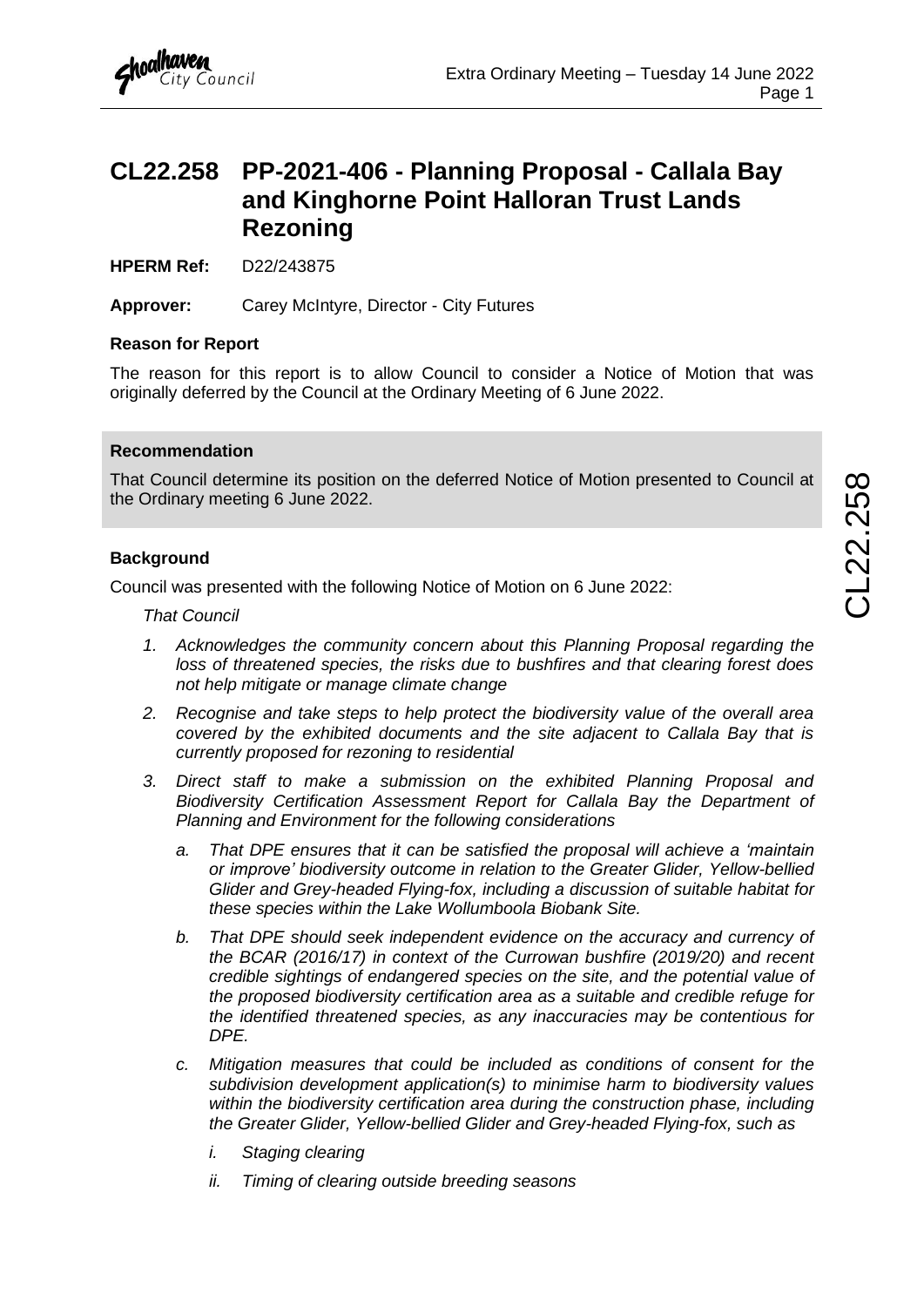

- *iii. Retention of hollow bearing trees within the public land and potential installation of nesting boxes within surrounding bushland*
- *iv. Best practice methodology for felling trees to protect wildlife*
- *d. Staff are involved in ongoing discussions with the RFS, DPE & the proponent, and need to be satisfied that the protection of lives and property can be realistically ensured considering the proposed addition of 380 houses is to be surrounded on 3 sides by tall coastal forest in a small remote village*
- *4. Receive an update report at the appropriate point after the exhibition has concluded outlining how the above matters will be considered and addressed moving forward.*

Council resolved to defer the Notice of Motion pending a briefing. This Extraordinary Meeting provides the opportunity for Councillors to be briefed by staff in respect of the Planning Proposal and for a decision to be made in respect of the Notice of Motion presented to the Ordinary Meeting on 6 June 2022.

The exhibition period for the Planning Proposal and Biodiversity Certification Application close on **17 June 2022**. The Department of Planning and Environment (DPE) has not granted an extension to this deadline for the Planning Proposal.

#### **Community Engagement**

Council will continue to inform the community of the progress of the Planning Proposal and Biodiversity Certification Application, primarily via Council's Project Get Involved Page.

#### **Policy and Financial Implications**

Nil.

#### **Risk Implications**

The exhibition period for the Planning Proposal and Biodiversity Certification Application close on **17 June 2022**. If Council does not make a submission by this date, then in accordance with the advice received from DPE, further submissions on the Planning Proposal may not be accepted.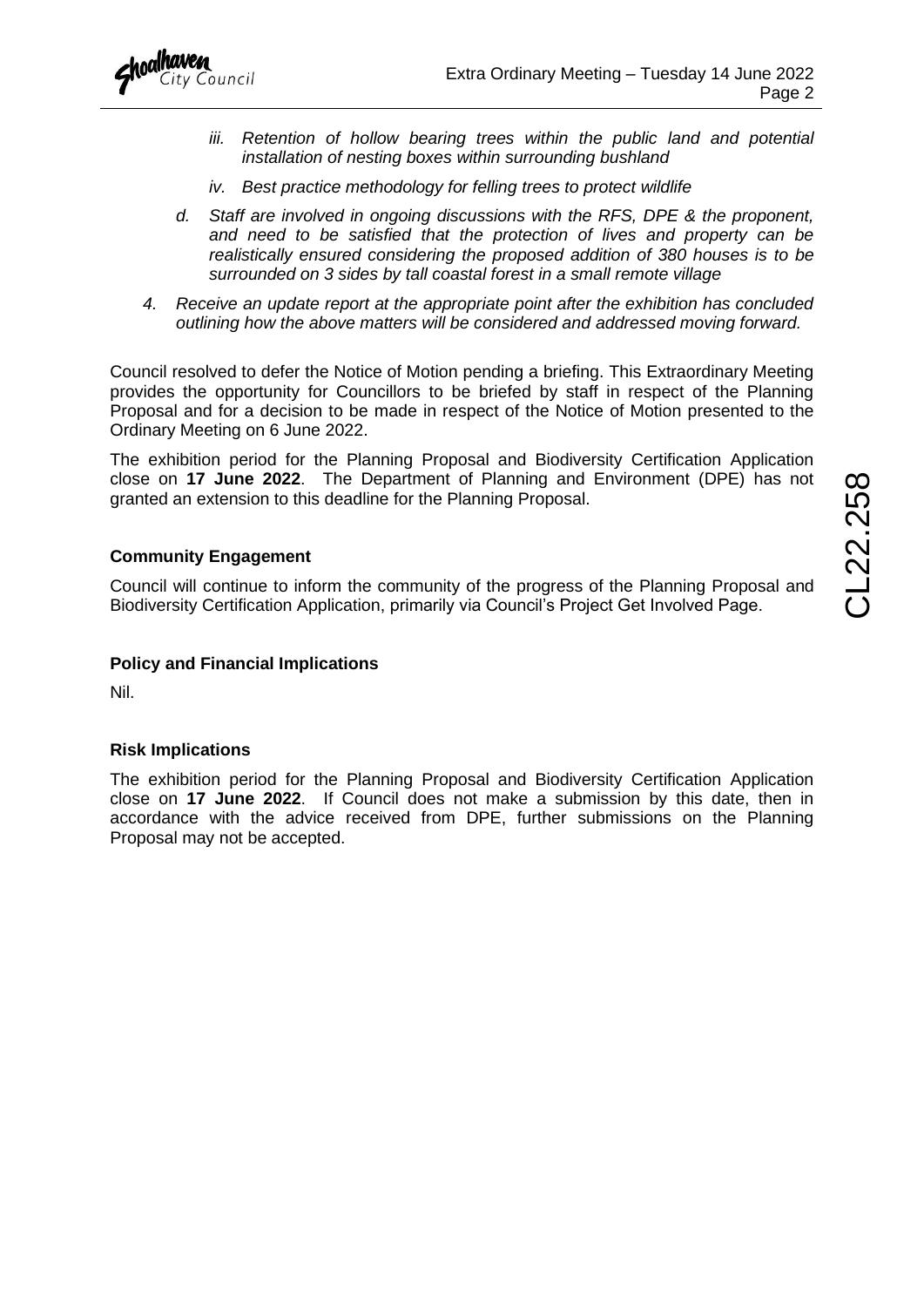

#### **LOCAL GOVERNMENT ACT 1993**

#### **Chapter 3, Section 8A Guiding principles for councils**

#### **(1) Exercise of functions generally**

- The following general principles apply to the exercise of functions by councils:
- (a) Councils should provide strong and effective representation, leadership, planning and decision-making.
- (b) Councils should carry out functions in a way that provides the best possible value for residents and ratepayers.
- (c) Councils should plan strategically, using the integrated planning and reporting framework, for the provision of effective and efficient services and regulation to meet the diverse needs of the local community.
- (d) Councils should apply the integrated planning and reporting framework in carrying out their functions so as to achieve desired outcomes and continuous improvements.
- (e) Councils should work co-operatively with other councils and the State government to achieve desired outcomes for the local community.
- (f) Councils should manage lands and other assets so that current and future local community needs can be met in an affordable way.
- (g) Councils should work with others to secure appropriate services for local community needs.
- (h) Councils should act fairly, ethically and without bias in the interests of the local community.
- (i) Councils should be responsible employers and provide a consultative and supportive working environment for staff.

#### **(2) Decision-making**

The following principles apply to decision-making by councils (subject to any other applicable law):

- (a) Councils should recognise diverse local community needs and interests.
- (b) Councils should consider social justice principles.
- (c) Councils should consider the long term and cumulative effects of actions on future generations.
- (d) Councils should consider the principles of ecologically sustainable development.
- (e) Council decision-making should be transparent and decision-makers are to be accountable for decisions and omissions.

#### **(3) Community participation**

Councils should actively engage with their local communities, through the use of the integrated planning and reporting framework and other measures.

#### **Chapter 3, Section 8B Principles of sound financial management**

The following principles of sound financial management apply to councils:

- (a) Council spending should be responsible and sustainable, aligning general revenue and expenses.
- (b) Councils should invest in responsible and sustainable infrastructure for the benefit of the local community.
- (c) Councils should have effective financial and asset management, including sound policies and processes for the following:
	- (i) performance management and reporting,
	- (ii) asset maintenance and enhancement,
	- (iii) funding decisions,
	- (iv) risk management practices.
- (d) Councils should have regard to achieving intergenerational equity, including ensuring the following:
	- (i) policy decisions are made after considering their financial effects on future generations,
	- (ii) the current generation funds the cost of its services